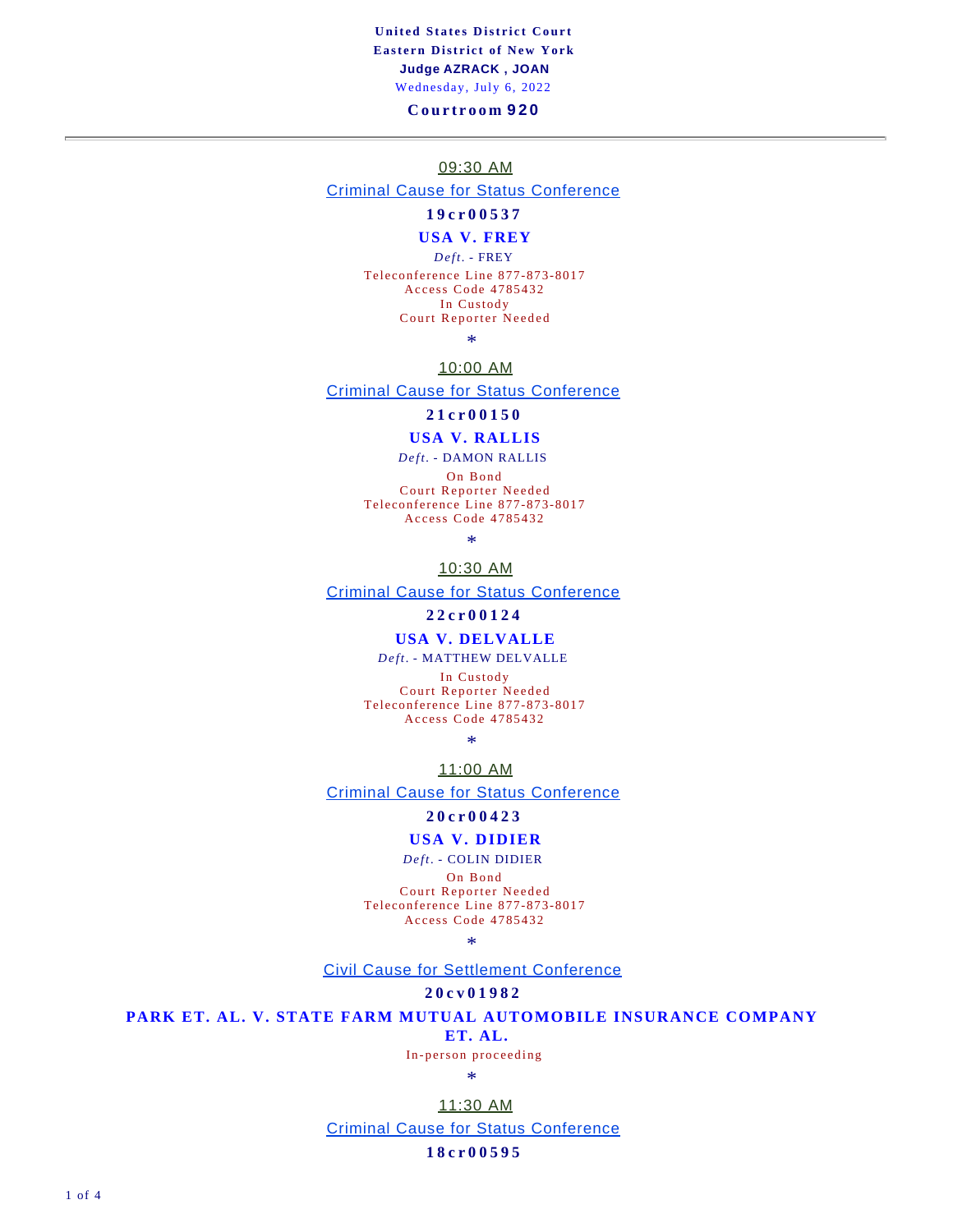## **USA V. AHMED**

*Deft.* - AHMED

On Bond Court Reporter Needed Teleconference Line 877-873-8017 Access Code 4785432

\*

## 12:30 PM

Criminal Cause for Status Conference

## **16cr00370**

#### **USA V. HOUSE ET AL**

*Deft.* 2 - LISETTE VELTRI

On Bond Court Reporter Needed Teleconference Line 877-873-8017 Access Code 4785432

\*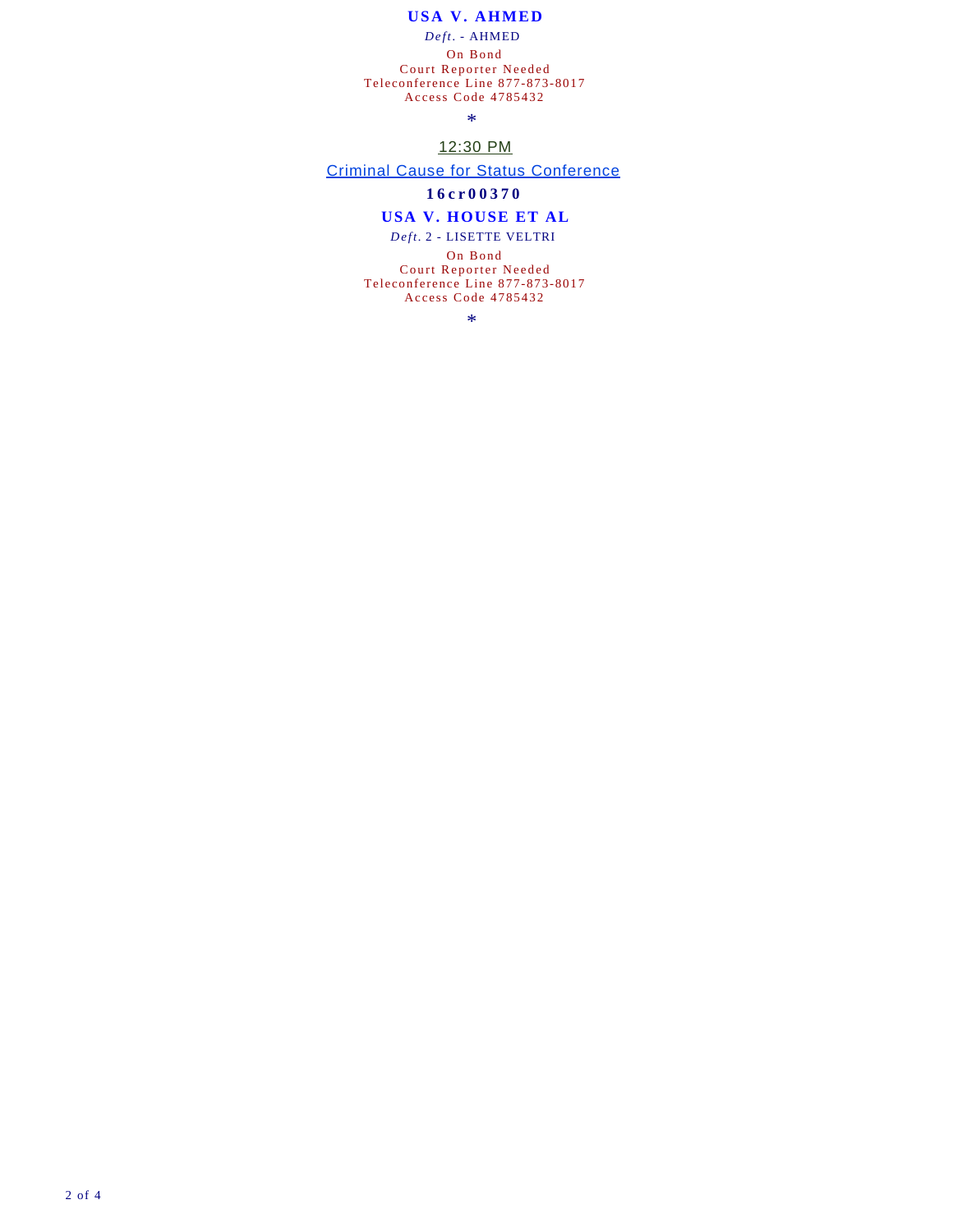## **United States District Court Eastern District of New York Judge AZRACK , JOAN**  Thursday, July 7, 2022

## **Courtroom 920**

11:00 AM

Civil Cause for Status Conference

**20cv05508**

## **BUCKBERROUGH V. BAKER ET AL**

Teleconference Line 877-873-8017 Access Code 4785432

\*